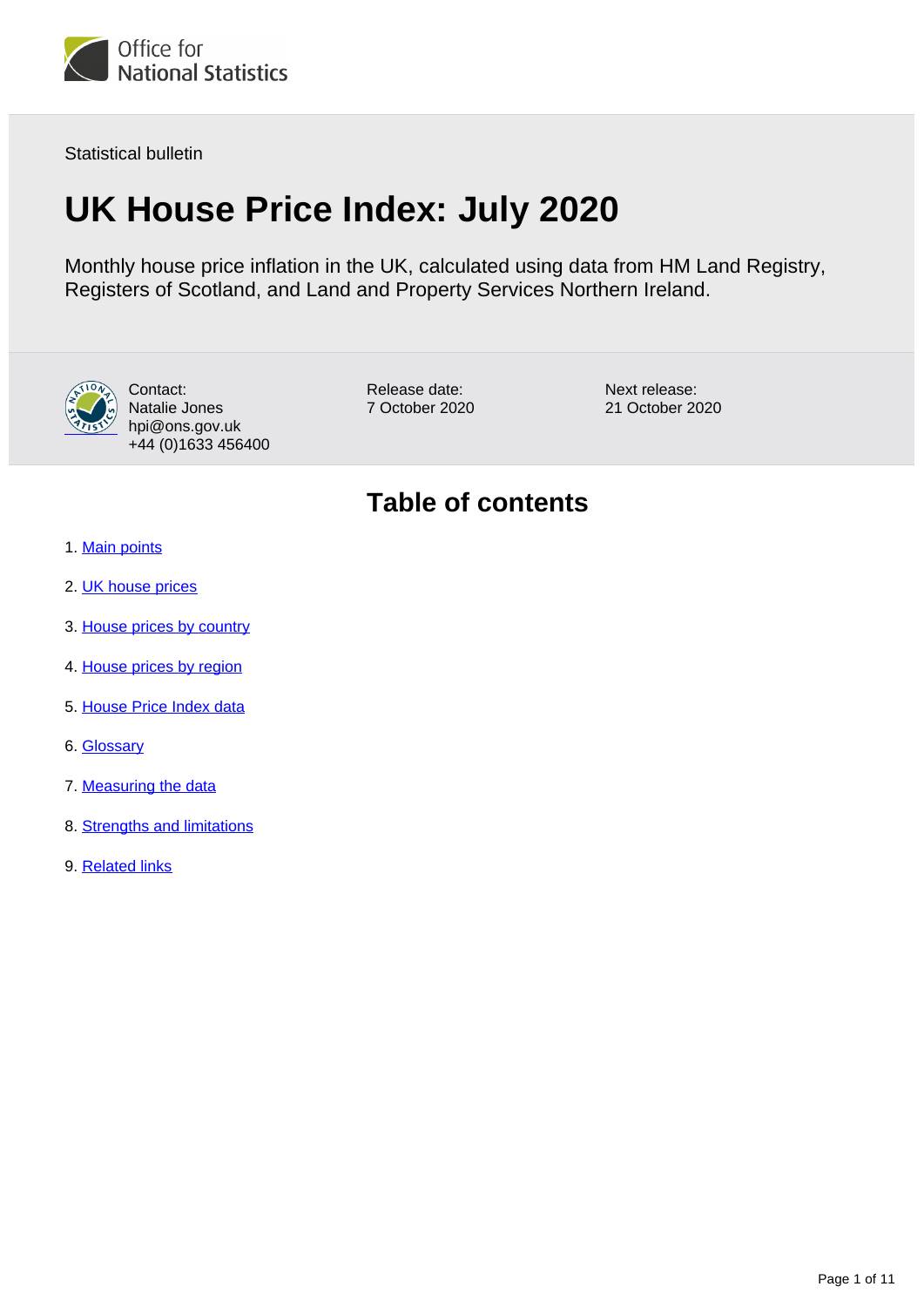## <span id="page-1-0"></span>**1 . Main points**

- UK average house prices increased by 2.3% over the year to July 2020, down from 2.9% in June 2020.
- Average house prices increased over the year in England to £255,000 (2.5%), Wales to £170,000 (3.6%), Scotland to £155,000 (0.4%) and Northern Ireland to £141,000 (3.0%).
- The West Midlands was the English region to see the highest annual growth in average house prices (4.3%), while the South East saw the lowest (1.0%)
- This bulletin is our last interim publication after we [temporarily suspended](https://www.ons.gov.uk/releases/ukhousepriceindexmay2020) the UK House Price Index in May 2020; the August 2020 index will be published as normal on 21 October 2020.
- The Office for National Statistics (ONS) has released a [public statement](https://www.ons.gov.uk/news/statementsandletters/covid19andtheproductionofstatistics) on the coronavirus (COVID-19) and the production of statistics; [Section 7: Measuring the data](https://www.ons.gov.uk/economy/inflationandpriceindices/bulletins/housepriceindex/july2020#measuring-the-data) describes the situation in relation to the UK House Price Index (HPI).

## <span id="page-1-1"></span>**2 . UK house prices**

### **UK average house prices increased by 2.3% over the year to July 2020**

During July 2020, changes to Stamp Duty Land Tax, Land Transaction Tax and Land and Buildings Transaction Tax were made. The UK House Price Index (HPI) is based on completed housing transactions. Typically, a house purchase can take six to eight weeks to reach completion. Therefore, the price data feeding into the July 2020 UK HPI will reflect those agreements that occurred before the tax changes took place.

The [latest house price data published on GOV.UK by HM Land Registry for July 2020](https://www.gov.uk/government/collections/uk-house-price-index-reports) show that average house prices in the UK increased by 2.3% in the year to July 2020, down from 2.9% in the year to June 2020 (Figure 1). This slowing in UK annual growth is partly a base effect as whilst UK prices have increased between June and July this year, they increased by a bigger amount during the same period in 2019. This base effect was driven by London, which saw prices increase by £8,000 between June and July 2019, but has seen prices remain the same between June and July 2020.

Over the past three years, there has been a general slowdown in UK house price growth, driven mainly by a slowdown in the south and east of England. The beginning of 2020 saw a pick up in annual growth in the housing market before the coronavirus (COVID-19) restrictions were put in place at the end of March 2020.

Because of the impact of the coronavirus (COVID-19) pandemic on both the number and supply of housing transactions, we might see larger revisions to the published House Price Index estimates than usual. Further information on this can be found in [Section 7: Measuring the data.](https://www.ons.gov.uk/economy/inflationandpriceindices/bulletins/housepriceindex/july2020#measuring-the-data)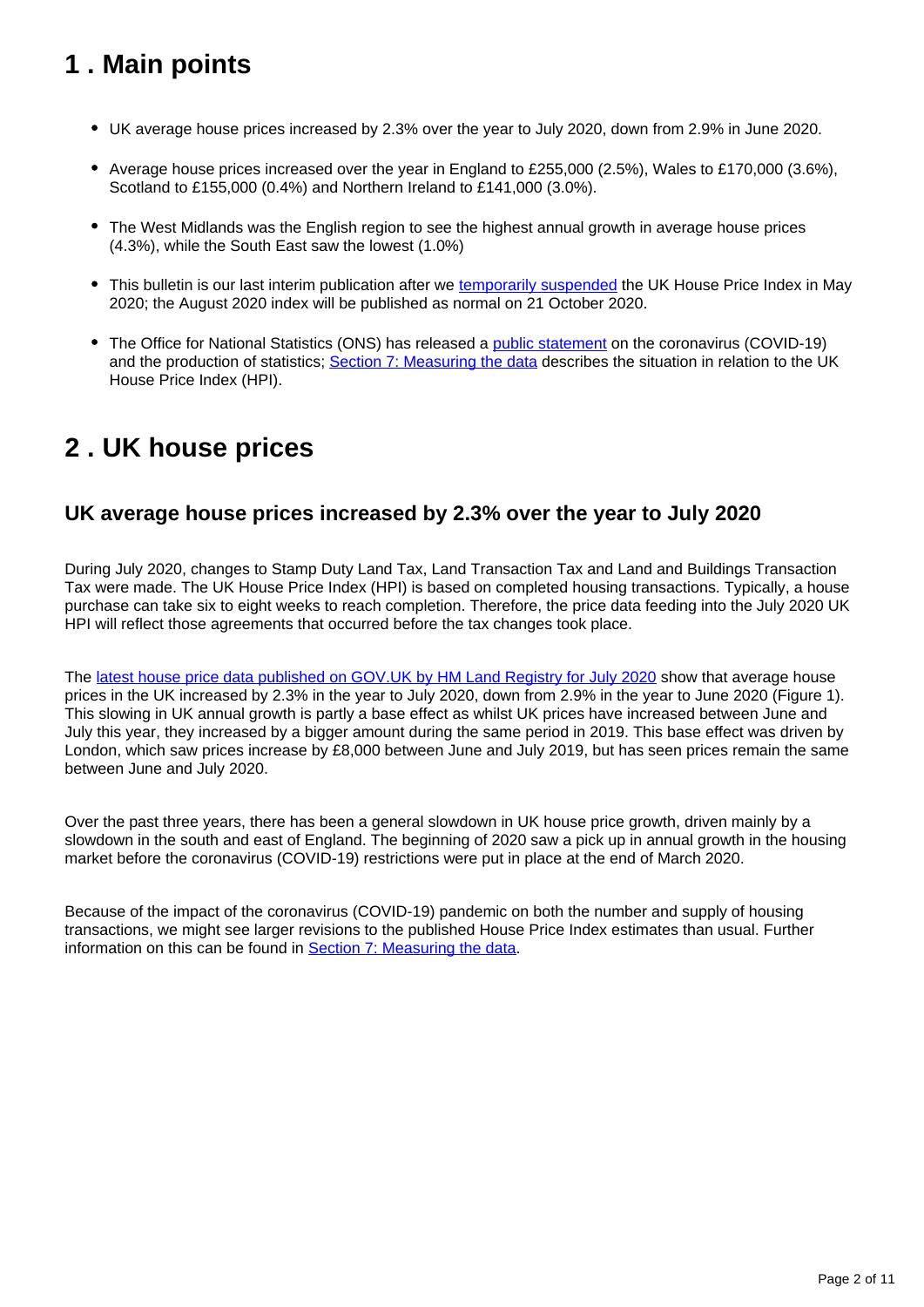#### **Figure 1: Since November 2017, UK house price growth has been consistently below 5%**

#### **Annual house price rates of change for all dwellings, UK, January 2006 to July 2020**

## Figure 1: Since November 2017, UK house price growth has been consistently below 5%

Annual house price rates of change for all dwellings, UK, January 2006 to July 2020



**Source: HM Land Registry, Registers of Scotland, Land and Property Services Northern Ireland, Office for National Statistics – UK House Price Index**

#### **Notes:**

- 1. Not seasonally adjusted.
- 2. The <u>[full UK House Price Index \(HPI\) release](https://www.gov.uk/government/collections/uk-house-price-index-reports)</u> is available to download from HM Land Registry at GOV.UK.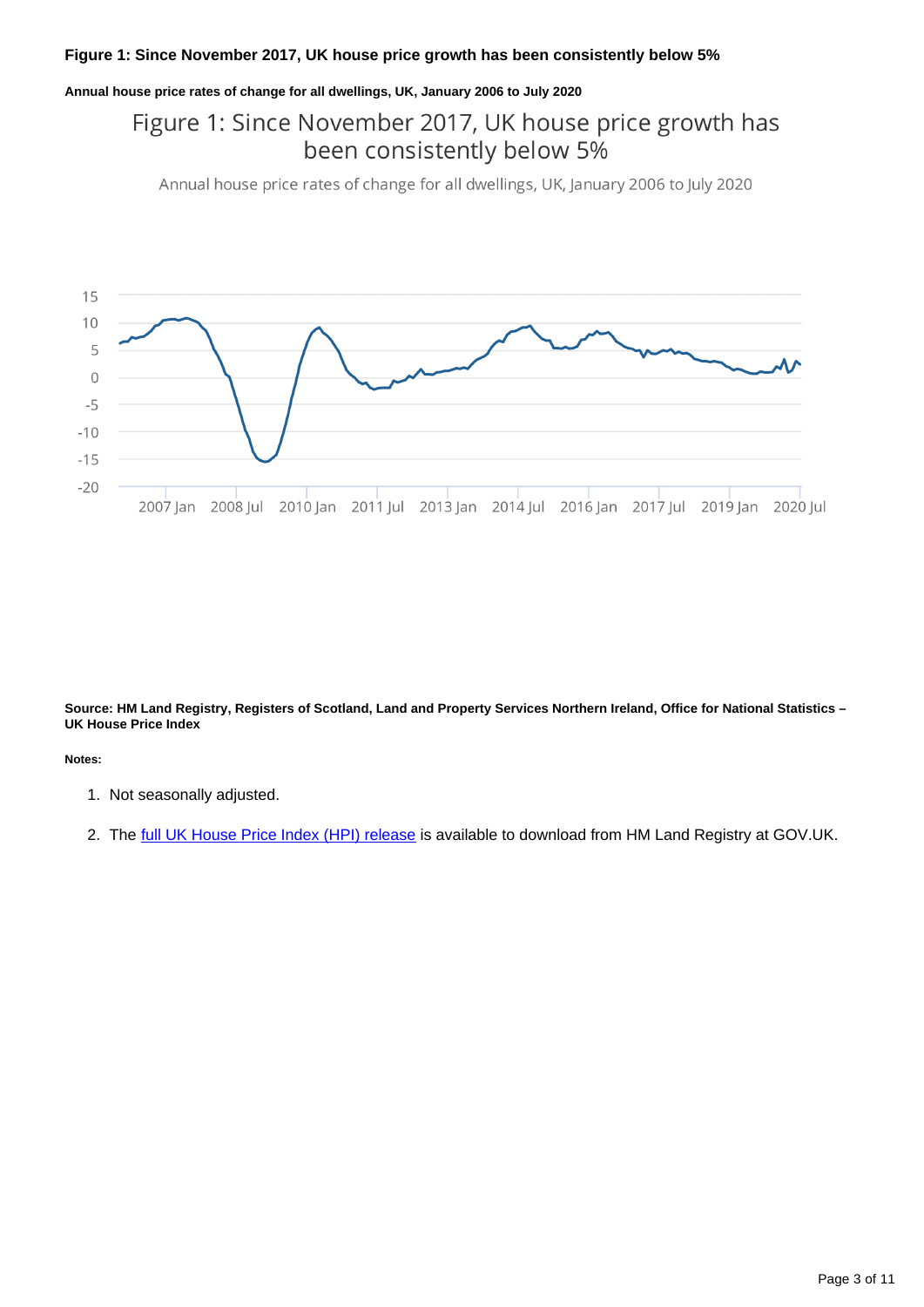#### **Figure 2: Average UK house prices peaked at £238,000 in July 2020**

**Average house price, UK, January 2005 to July 2020**

## Figure 2: Average UK house prices peaked at £238,000 in July  $2020$

Average house price, UK, January 2005 to July 2020



**Source: HM Land Registry, Registers of Scotland, Land and Property Services Northern Ireland, Office for National Statistics – UK House Price Index**

**Notes:**

- 1. Not seasonally adjusted.
- 2. The <u>[full UK House Price Index \(HPI\) release](https://www.gov.uk/government/collections/uk-house-price-index-reports)</u> is available to download from HM Land Registry at GOV.UK.

The average UK house price was £238,000 in July 2020; this is £5,000 higher than in July 2019 (Figure 2).

On a non-seasonally adjusted basis, average house prices in the UK increased by 0.5% between June 2020 and July 2020, compared with an increase of 1.1% in the same period a year ago.

On a seasonally adjusted basis, average house prices in the UK decreased by 0.4% between June 2020 and July 2020, following an increase of 1.8% in the previous month.

At the end of [Section 4: House prices by region](https://publishing.ons.gov.uk/economy/inflationandpriceindices/bulletins/housepriceindex/july2020#house-prices-by-region), we have explored the changes to the distribution of prices over the coronavirus (COVID-19) pandemic.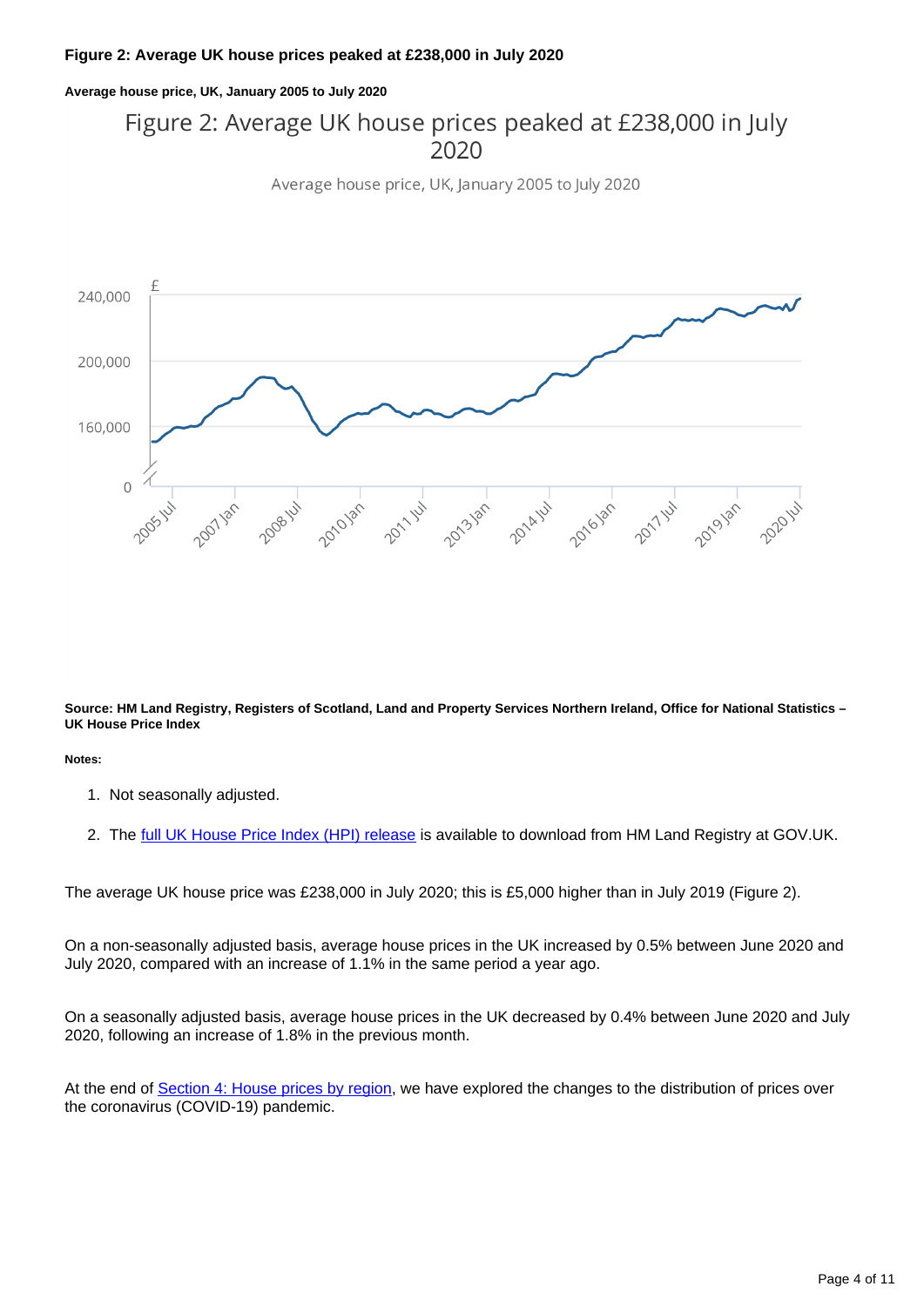## <span id="page-4-0"></span>**3 . House prices by country**

### **Figure 3: England house prices remain the highest in the UK**

**Average house price by country, UK, January 2005 to July 2020**

Figure 3: England house prices remain the highest in the UK

Average house price by country, UK, January 2005 to July 2020



**Source: HM Land Registry, Registers of Scotland, Land and Property Services Northern Ireland, Office for National Statistics – UK House Price Index**

#### **Notes:**

- 1. Not seasonally adjusted.
- 2. The full [House Price Index \(HPI\) release](https://www.gov.uk/government/collections/uk-house-price-index-reports) is available to download from HM Land Registry at GOV.UK.
- 3. Northern Ireland data are only available on a quarterly basis. Northern Ireland data are copied forward until the next quarter's data are available, which will be in the September 2020 bulletin released on 18 November 2020.

The average house price in England increased by 2.5% over the year to July 2020, down from 2.9% in the year to June 2020, with the average house price in England now at £255,000.

House price growth in Wales increased by 3.6% over the year to July 2020, up from 2.9% in June 2020, with the average house price in Wales at £170,000.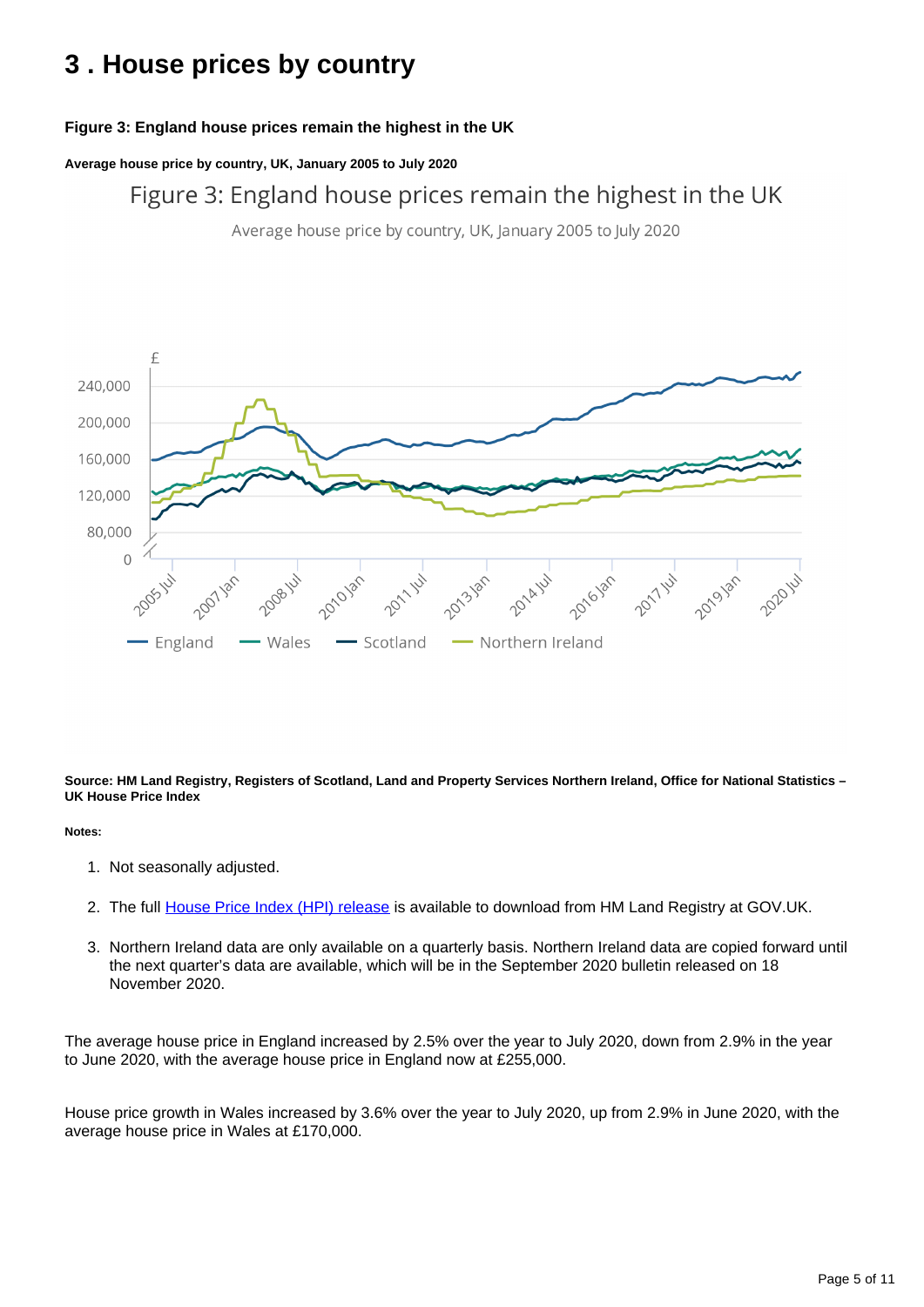The average house price in Scotland increased by 0.4% over the year to July 2020, down from 3.2% in the year to June 2020, with the average house price in Scotland now at £155,000. This decrease in the annual growth is partially because of a base effect, where we saw a £2,000 increase in average house prices in Scotland during July last year, and partially because of a £2,000 decrease in average house prices between June and July 2020.

The average house price in Northern Ireland increased by 3.0% over the year to Quarter 2 (April to June) 2020. Northern Ireland remains the cheapest UK country to purchase a property in, with the average house price at £141,000 (Figure 3).

## <span id="page-5-0"></span>**4 . House prices by region**

#### **Figure 4: The strongest regional growth was in the West Midlands**

**All dwellings annual house price rates of change, by English region, year to July 2020**

## Figure 4: The strongest regional growth was in the West Midlands

All dwellings annual house price rates of change, by English region, year to July 2020



#### **Source: HM Land Registry and Office for National Statistics – UK House Price Index**

#### **Notes:**

- 1. Not seasonally adjusted.
- 2. The <u>[full UK House Price Index \(HPI\) release](https://www.gov.uk/government/collections/uk-house-price-index-reports)</u> is available to download from HM Land Registry at GOV.UK.

The West Midlands was the English region with the highest annual house price growth, with prices increasing by 4.3% to £206,000 in the year to July 2020, up from 3.9% in June 2020 (Figure 4).

The lowest annual growth was in the South East, where prices increased by 1.0% over the year to July 2020.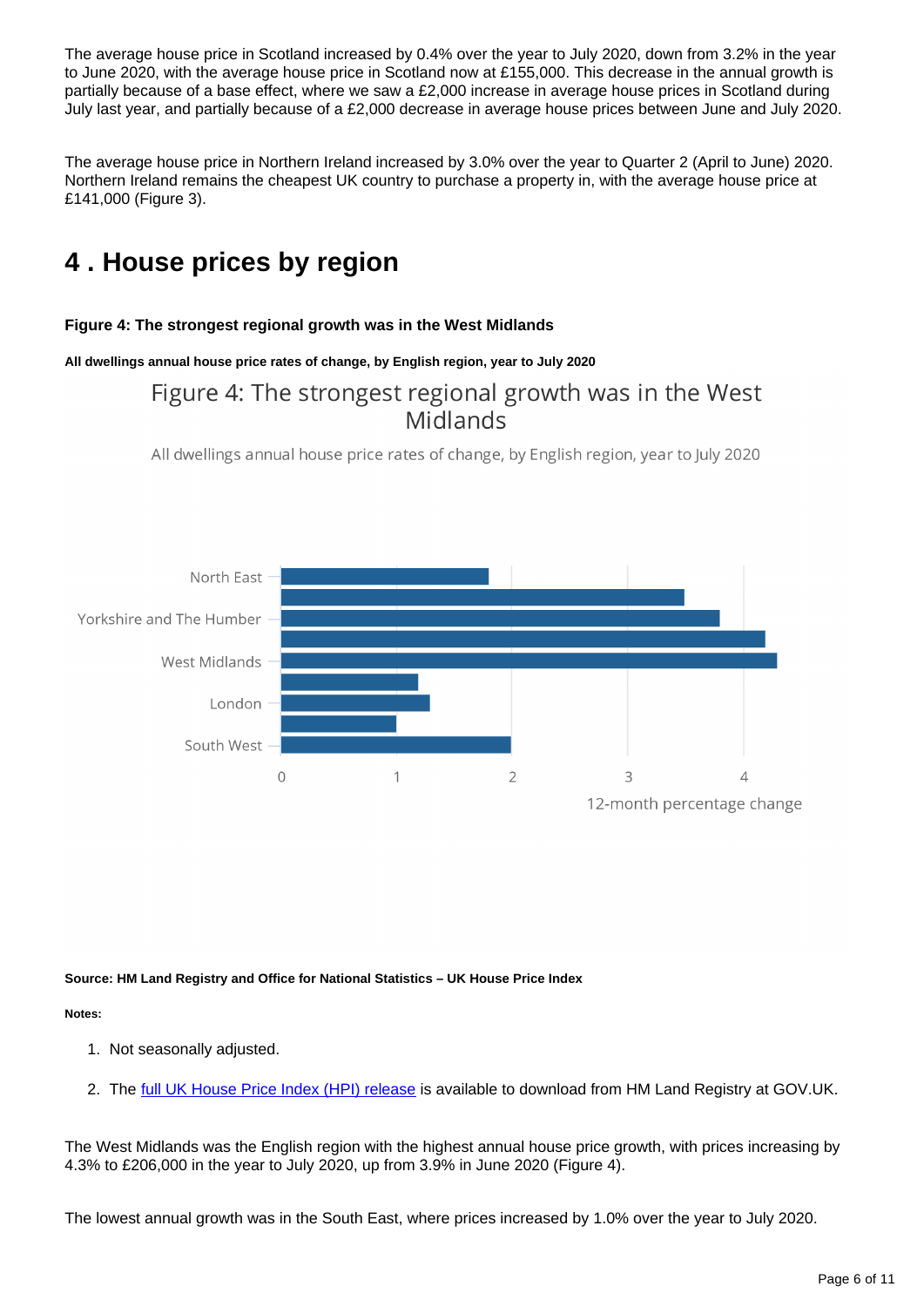London house prices remain the most expensive at an average of £485,000. The North East continued to have the lowest average house price, at £132,000, and is the only English region yet to surpass its pre-economic downturn peak of July 2007 (Figure 5).

#### **Figure 5: London continues to have the highest average house price in England**

#### **Average house price, by English region, January 2005 to July 2020**

## Figure 5: London continues to have the highest average house price in England

Average house price, by English region, January 2005 to July 2020



#### **Source: HM Land Registry and Office for National Statistics – UK House Price Index**

**Notes:**

1. Data at the local authority level and other breakdowns can be found in the full House Price Index (HPI) [release,](https://www.gov.uk/government/collections/uk-house-price-index-reports) available to download from HM Land Registry at GOV.UK.

#### **Figure 6: There was a shift towards transactions of cheaper properties in April 2020**

Percentage of transactions by price brackets, by English region, Scotland and Wales: March 2020 to July 2020

#### **Notes:**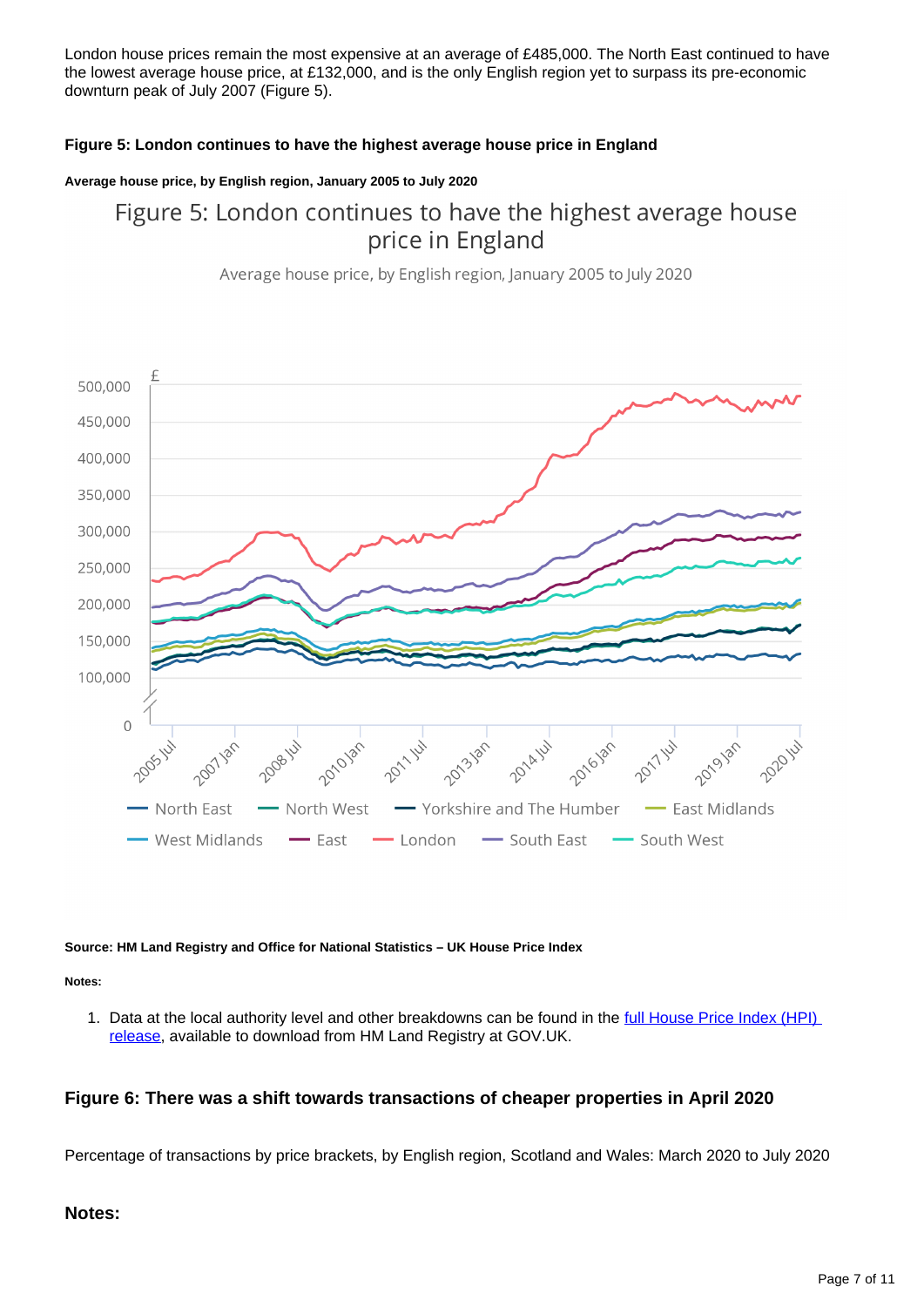- 1. The [full House Price Index \(HPI\) release](http://www.gov.uk/government/collections/uk-house-price-index-reports) is available to download from HM Land Registry at GOV.UK.
- 2. Because of rounding, percentages might not sum to 100.

#### [Data download](https://www.ons.gov.uk/visualisations/dvc1002/datadownload.xlsx)

The recent price variations may reflect the unusual conditions in the housing market during the coronavirus (COVID-19) pandemic and movement restrictions put in place from 23 March 2020. People were advised not to move house during the tightest restrictions. As such, property transactions completed during that time may have been more concentrated than usual among those without complicating factors such as a chain. For example, firsttime buyers may have been freer to complete transactions than former owner occupiers, who may have had to coordinate multiple sales during lockdown and would also typically be at the lower end of the price scale than former owner occupiers. This shift towards sales at the lower end of the price scale during April and May 2020 can be seen in most regions of the UK (Figure 6).

Data from UK Finance indicate that purchases by former owner occupiers fell the most in April 2020, at 61% on [the year \(PDF, 719KB\),](https://www.ukfinance.org.uk/sites/default/files/uploads/Data%20%28XLS%20and%20PDF%29/Household-Finance-Review-2020-Q2-FINAL-FINAL.pdf) compared with a fall of 53% for first-time buyers and 54% for buy-to-let purchases. UK Finance data also show larger differences between first-time buyer and former owner occupier purchases for Quarter 2 (Apr to June) 2020 in regions where the House Price Index (HPI) shows the largest price falls.

The increase in prices in June 2020 may reflect some degree of pent-up demand following the easing of lockdown restrictions, particularly at the higher end of the price scale. The picture for July has been more mixed, which could reflect the time taken for transactions to complete and also lingering impacts of the tightest movement restrictions.

## <span id="page-7-0"></span>**5 . House Price Index data**

#### [UK House Price Index](https://www.gov.uk/government/statistical-data-sets/uk-house-price-index-data-downloads-july-2020)

Dataset | Released 7 October 2020

Monthly house price movements, including average price by property type, sales and cash mortgage sales, as well as information on first-time buyers, new builds and former owner occupiers. Data are collected by HM Land Registry and published on GOV.UK.

[House price data: quarterly tables](https://www.ons.gov.uk/economy/inflationandpriceindices/datasets/housepriceindexmonthlyquarterlytables1to19)

Dataset | Released 19 August 2020 Quarterly house price data based on a sub-sample of the Regulated Mortgage Survey.

[House price data: annual tables 20 to 39](https://www.ons.gov.uk/economy/inflationandpriceindices/datasets/housepriceindexannualtables2039)

Dataset | Released 19 August 2020

Annual house price data based on a sub-sample of the Regulated Mortgage Survey.

## <span id="page-7-1"></span>**6 . Glossary**

### **House Price Index (HPI)**

The House Price Index (HPI) measures the price changes of residential housing as a percentage change from a specific time period (12 months prior or a base period, where HPI equals 100).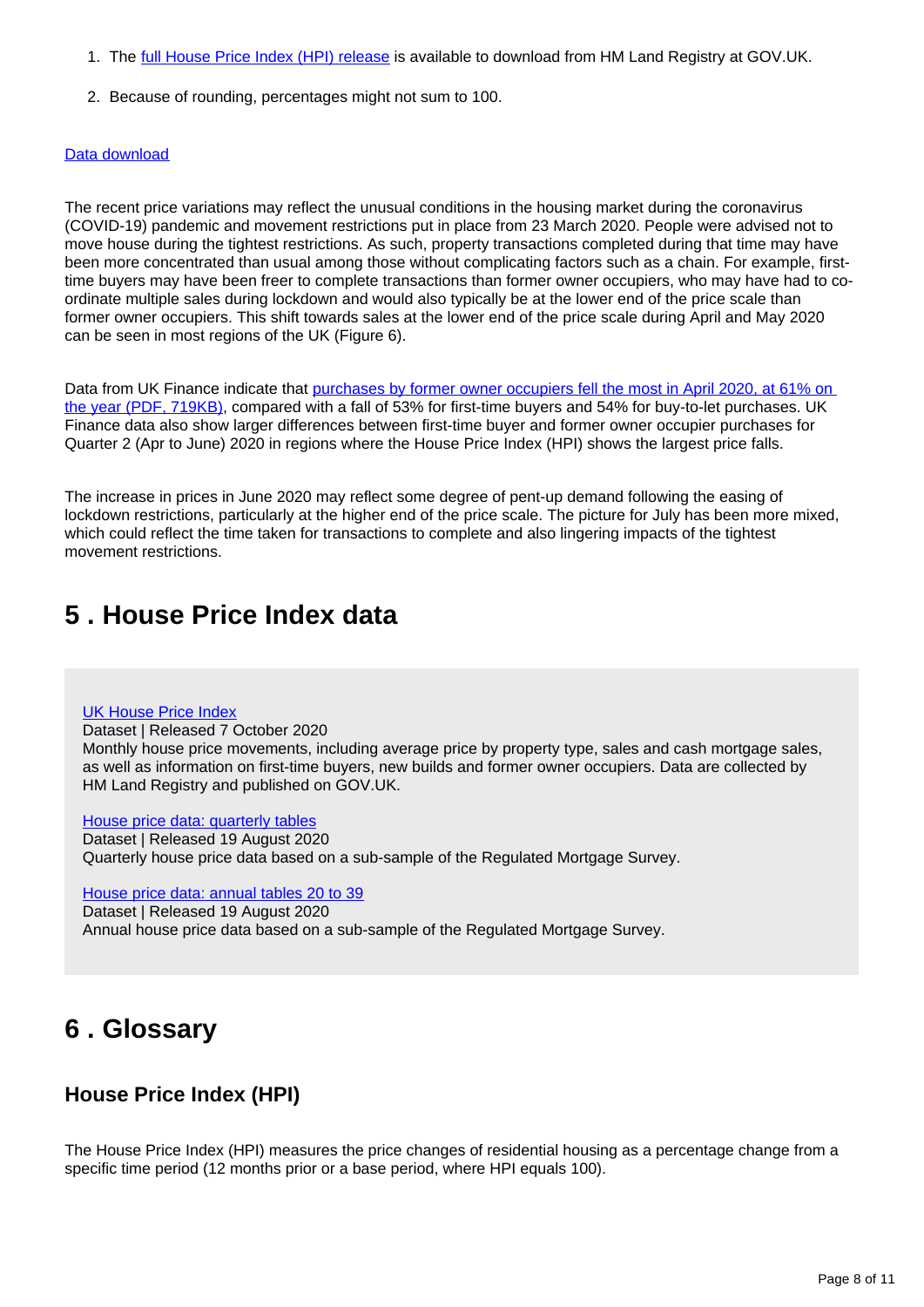### **House price inflation**

House price inflation in the UK is the rate at which the prices of residential properties purchased in the UK rise and fall.

### **Non-seasonally adjusted**

A non-seasonally adjusted series is one that includes seasonal or calendar effects.

### **Seasonally adjusted**

A seasonally adjusted series is one that has been subject to a widely used technique for removing seasonal or calendar effects from time series data.

## <span id="page-8-0"></span>**7 . Measuring the data**

The UK House Price Index (HPI) is a joint production by HM Land Registry, Registers of Scotland, Land and Property Services Northern Ireland, and the Office for National Statistics (ONS). HM Land Registry publishes the [main publication of the UK HPI](https://www.gov.uk/government/collections/uk-house-price-index-reports) on the GOV.UK website (9:30am, 16 September 2020). It includes full details, including commentary, historical data tables and analytical tools.

### **Coronavirus**

The ONS is working to ensure that the UK has the vital information needed to respond to the impact of the coronavirus (COVID-19) pandemic on our economy and society, this includes how we measure the UK House Price Index.

Because of the impact of the coronavirus pandemic on both the number and supply of housing transactions, some methodology changes have been made. The processing of new build properties has been more affected than the processing of "old build" properties. So, in order to address this, we have had to pool new build transactions for certain months:

- April 2020 includes new build transactions from both March 2020 and April 2020 for England and Wales
- May 2020 includes new build transactions from March 2020, April 2020 and May 2020 for England and Wales
- June 2020 includes new build transactions from April 2020, May 2020 and June 2020 for England and Wales
- because of the nature of the processing of the new builds, these are never included in the model for the first estimate, so July 2020 has not been affected

These changes might lead to larger revisions to published estimates than usual as we reduce the reliance on pooling. Further information on how we usually process the new build properties can be found in the [Quality and](https://www.gov.uk/government/publications/about-the-uk-house-price-index/quality-and-methodology)  [methodology documentation](https://www.gov.uk/government/publications/about-the-uk-house-price-index/quality-and-methodology).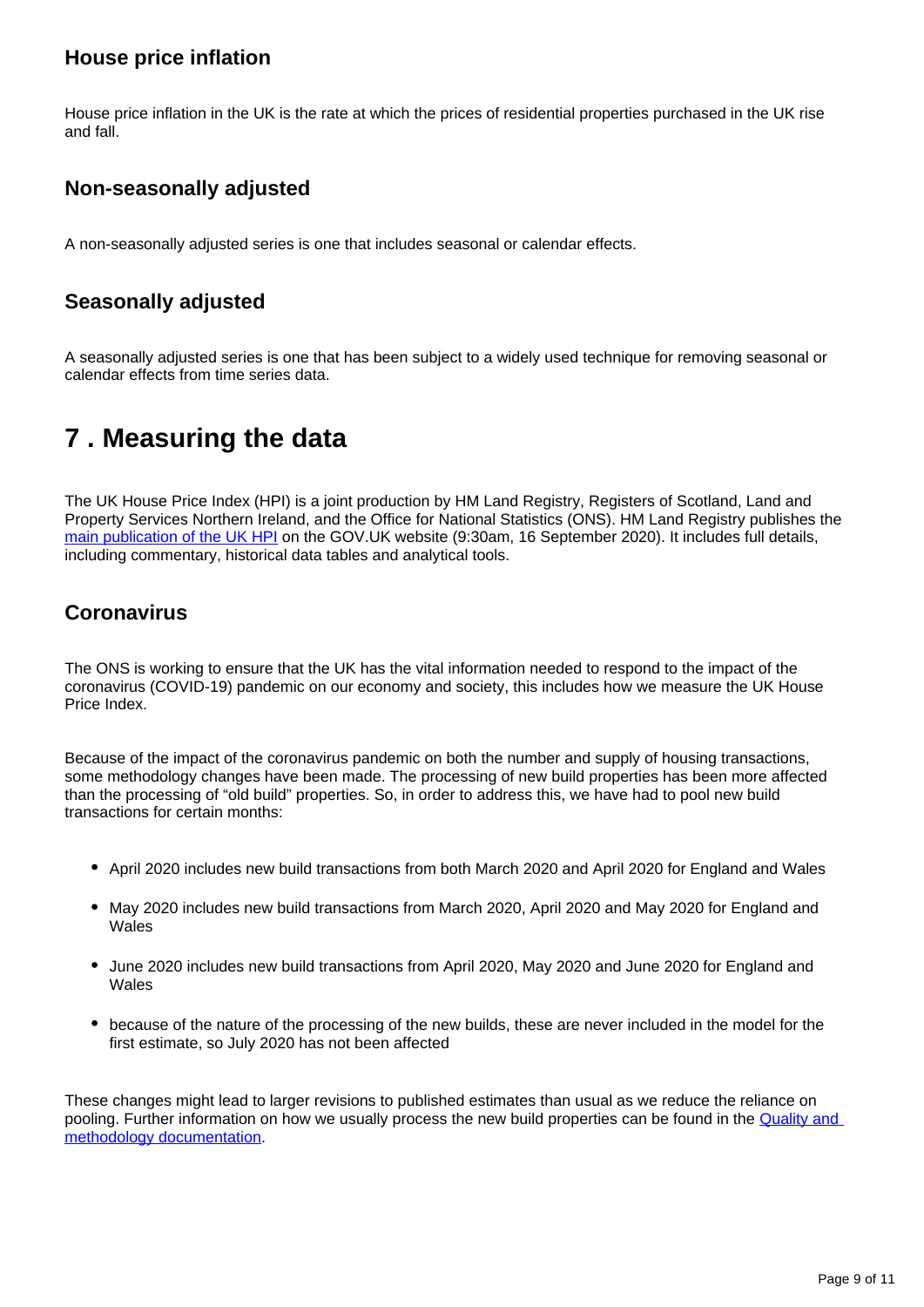The ONS remains committed to providing the best and most accurate information we can, serving the public good at a time when it is needed the most. We will be working to a publication schedule, detailed in this section, that will see us publish interim releases with a view to resuming normal publication in October with the publication of the August 2020 index. This schedule will ensure we can use as many transactions as possible in each of the suspended periods following the **[issues caused by the coronavirus pandemic](https://www.ons.gov.uk/releases/ukhousepriceindexmay2020)**.

As per our usual [revisions policy](https://www.gov.uk/government/publications/about-the-uk-house-price-index/about-the-uk-house-price-index#calculating-the-uk-hpi), the figures for all months are first estimates and are subject to revision in subsequent periods.

Provisional publication schedule:

- 7 October July 2020 index
- 21 October August 2020 index

The ONS has released a [public statement](https://www.ons.gov.uk/news/statementsandletters/covid19andtheproductionofstatistics) on COVID-19 and the production of statistics. Specific queries must be directed to the [Media Relations Office](http://mailto:media.relations@ons.gov.uk).

### **After EU withdrawal**

As the UK leaves the EU, it is important that our statistics continue to be of high quality and are internationally comparable. During the transition period, those UK statistics that align with EU practice and rules will continue to do so in the same way as before 31 January 2020.

After the transition period, we will continue to produce our inflation statistics in line with the UK Statistics Authority' s [Code of Practice for Statistics](https://code.statisticsauthority.gov.uk/) and in accordance with internationally agreed statistical guidance and standards.

### **Data sources**

The main sources of data used in the UK are HM Land Registry for England and Wales, Registers of Scotland, and HM Revenue and Customs' (HMRC's) Stamp Duty Land Tax data for the Northern Ireland HPI.

### **Methods**

The standard average house price is calculated by taking the geometric mean price in January 2015 and then recalculating it in accordance with the index change back in time and forward to the present day.

The UK HPI applies a hedonic regression model that utilises the various sources of data on property price and attributes to produce up-to-date estimates of the change in house prices in each period.

### **Quality**

More quality and methodology information on strengths, limitations, appropriate uses, and how the data were created is available in the *guidance page* of the main release published by HM Land Registry on GOV.UK.

## <span id="page-9-0"></span>**8 . Strengths and limitations**